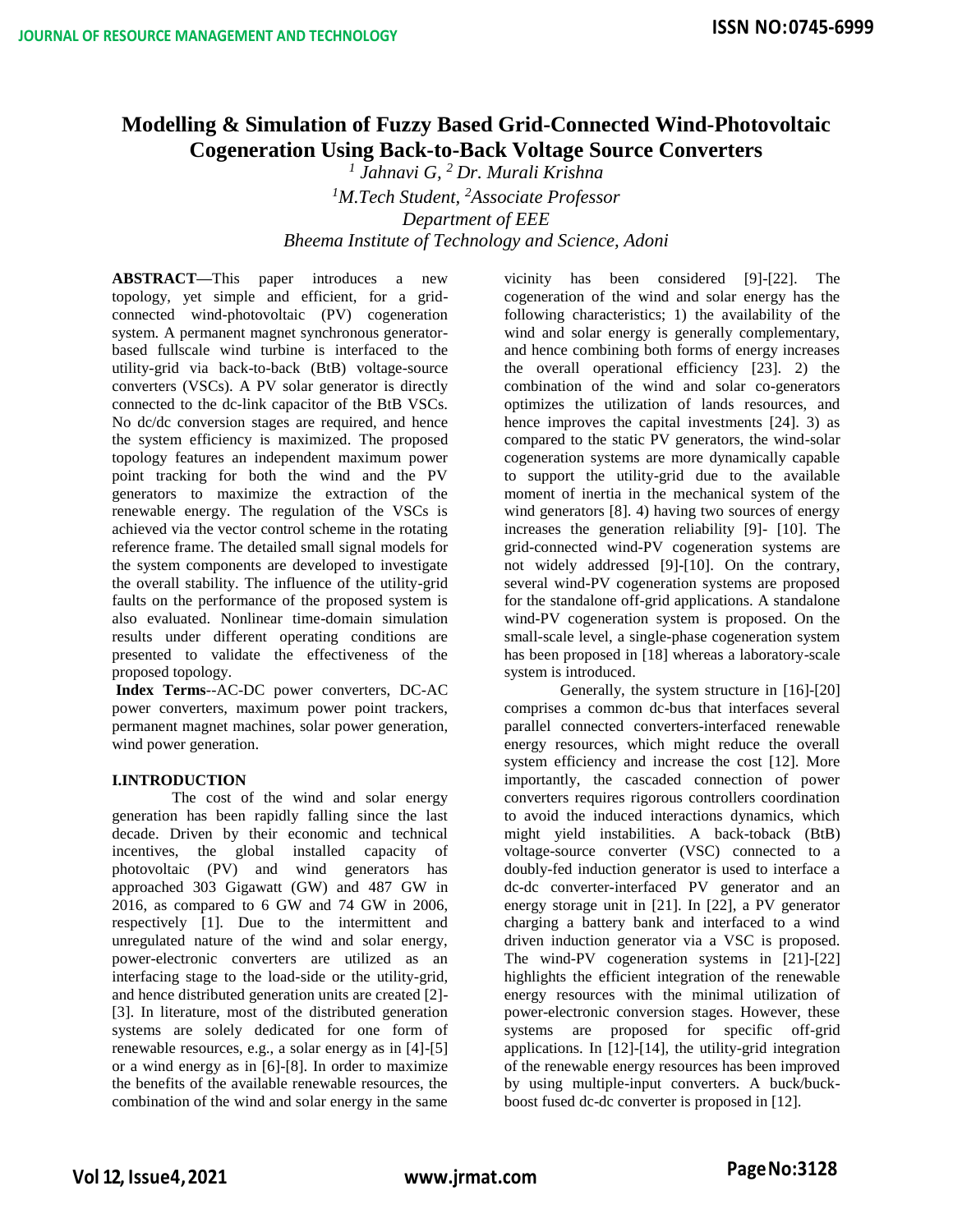A dc-dc converter with a current-source interface, and a coupled transformer is proposed in [13] and [14], respectively. However, the proposed systems in [12]-[14] are based on the dc power distribution which might not be the ideal distribution medium in the ac-dominated power systems. Up to the authors' best knowledge, the combination of the grid-connected wind-PV systems has been solely addressed in [15]. The system in [15] comprises a BtB VSCs to interface the PV and wind generators to the utility-grid. On the machine-sideVSC, the dc-link voltage is regulated to the maximum powerpoint tracking (MPPT) value of the PV panels by an outer loop proportional-and-integral (PI) dc voltage controller. The reference values of the machine-side currents are calculated using the synchronous detection method, and a hysteresis current controller is utilized for the regulation. On the grid-side-VSC, a hysteresis grid-current controller is used to inject the total currents into the utility-grid. In spite of the potential benefits of the proposed system in [15], the following challenges are noted; 1) the MPPT of either the PV and wind power involves the operation of both VSCs, which in some cases might decreases the system reliability and increases the losses. For instance, if the wind velocity is lower than the cut-off speed of the wind turbine, i.e., no wind power, the machine-side VSC may be unable to track the solar PV MPPT dc-link voltage [15]. 2) the currents of the machine and grid-side converters are regulated using hysteresis controllers resulting in a variable switching frequency and higher harmonic contents. Motivated by the promising benefits of the wind-PV generation systems, this paper introduces a new topology, yet simple and efficient to interface both the wind and PV generators into the utility-grid. The contributions of this paper are as following; 1) The realization of the grid-connected wind-PV cogeneration system using BtB VSCs with no extra dc/dc conversion stages. 2) Independent MPPT operation where the MPPT of the wind and PV generators is solely achieved by the voltage-source rectifier (VSR), and the voltage-source inverter (VSI), respectively. 3) The development of the complete small-signal statespace model of the wind-PV cogeneration system to characterize the overall system stability. 4) The performance of proposed system has been investigated under different operating conditions, including the utilitygrid faults, using time-domain simulations.

### **II.LITERETURE SURVEY**

The use of distributed energy resources is increasingly being pursued as a supplement and an alternative to large conventional central power stations. The specification of a power-electronic interface is subject to requirements related not only to the renewable energy source itself but also to its effects on the power-system operation, especially where the intermittent energy source constitutes a significant part of the total system capacity. In this paper, new trends in power electronics for the integration of wind and photovoltaic (PV) power generators are presented. A review of the appropriate storage-system technology used for the integration of intermittent renewable energy sources is also introduced. Discussions about common and future trends in renewable energy systems based on reliability and maturity of each technology are presented

This paper proposes a control strategy for a single-stage, three-phase, photovoltaic (PV) system that is connected to a distribution network. The control is based on an inner current-control loop and an outer DC-link voltage regulator. The currentcontrol mechanism decouples the PV system dynamics from those of the network and the loads. The DC-link voltage-control scheme enables control and maximization of the real power output. Proper feedforward actions are proposed for the currentcontrol loop to make its dynamics independent of those of the rest of the system. Further, a feedforward compensation mechanism is proposed for the DClink voltage-control loop, to make the PV system dynamics immune to the PV array nonlinear characteristic. This, in turn, permits the design and optimization of the PV system controllers for a wide range of operating conditions. A modal/sensitivity analysis is also conducted on a linearized model of the overall system, to characterize dynamic properties of the system, to evaluate robustness of the controllers, and to identify the nature of interactions between the PV system and the network/loads. The results of the modal analysis confirm that under the proposed control strategy, dynamics of the PV system are decoupled from those of the distribution network and, therefore, the PV system does not destabilize the distribution network. It is also shown that the PV system dynamics are not influenced by those of the network (i.e., the PV system maintains its stability and dynamic properties despite major variations in the line length, line  $X / R$  ratio, load type, and load distance from the PV system)

#### **II.WIND POWER**

Wind is abundant almost in any part of the world. Its existence in nature caused by uneven heating on the surface of the earth as well as the earth's rotation means that the wind resources will always be available. The conventional ways of generating electricity using non renewable resources such as coal, natural gas, oil and so on, have great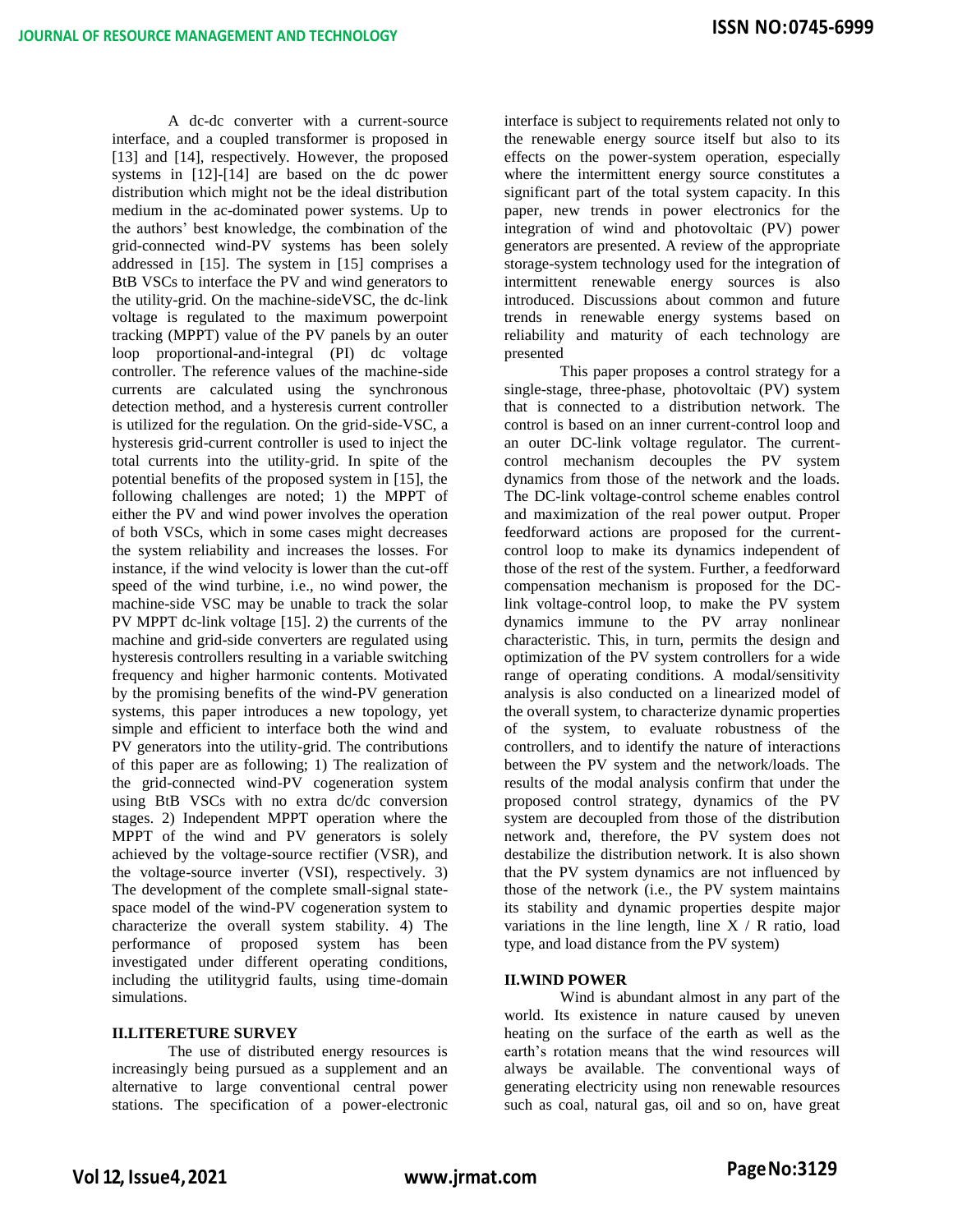impacts on the environment as it contributes vast quantities of carbon dioxide to the earth's atmosphere which in turn will cause the temperature of the earth's surface to increase, known as the green house effect. Hence, with the advances in science and technology, ways of generating electricity using renewable energy resources such as the wind are developed. Nowadays, the cost of wind power that is connected to the grid is as cheap as the cost of generating electricity using coal and oil. Thus, the increasing popularity of green electricity means the demand of electricity produced by using non renewable energy is also increased accordingly.



Fig: Formation of wind due to differential heating of land and sea

#### **Power from the Wind:**

Kinetic energy from the wind is used to turn the generator inside the wind turbine to produced electricity. There are several factors that contribute to the efficiency of the wind turbine in extracting the power from the wind. Firstly, the wind speed is one of the important factors in determining how much power can be extracted from the wind. This is because the power produced from the wind turbine is a function of the cubed of the wind speed. Thus, the wind speed if doubled, the power produced will be increased by eight times the original power. Then, location of the wind farm plays an important role in order for the wind turbine to extract the most available power form the wind.

The next important factor of the wind turbine is the rotor blade. The rotor blades length of the wind turbine is one of the important aspects of the wind turbine since the power produced from the wind is also proportional to the swept area of the rotor blades i.e. the square of the diameter of the swept area.

Hence, by doubling the diameter of the swept area, the power produced will be four fold increased. It is required for the rotor blades to be strong and light and durable . As the blade length increases, these qualities of the rotor blades become more elusive.

But with the recent advances in fiberglass and carbon-fiber technology, the production of lightweight and strong rotor blades between 20 to 30 meters long is possible. Wind turbines with the size of these rotor blades are capable to produce up to 1 megawatt of power.

### **IV.PROPOSED SYSTEM AND CONTROL DESIGN**

#### **MODELING AND CONTROL OF THE PROPOSED WINDPHOTOVOLTAIC COGENERATION SYSTEM**

As shown in Fig. 1, the proposed system consists of a VSR to interface the wind generator, and a VSI to connect the cogeneration system into the utility-grid. The PV generator is directly connected to the dc-link capacitor of the BtB VSCs via a dc cable [27]. The VSR and VSI are two-level converters consisting of six cells; each comprises an insulated-gatebipolartransistor (IGBT) in parallel with a diode. In the following subsections, the complete modeling and control of the proposed system is provided.

## A. Wind Generator

A full-scale wind turbine (FSWT) utilizing a permanent magnet synchronous generator (PMSG) is selected for its low maintenance and low operational cost [2]. The wind turbine model is represented as following

$$
P_m = \frac{1}{2} C_p(6, \lambda) \rho \pi R^2 v_{wind}^3,
$$
  

$$
\lambda = \frac{R\omega_r}{v_{wind}}
$$

where Pm" is the mechanical power captured by the wind turbine blades; Cp' is the rotor coefficient which is a non-linear function of the blade pitch angle (6) and the tip-speed ratio ( $\lambda$ );  $\rho$  is the air density; is the radius of the wind turbine blade; Vwind 1234 is the wind speed; and Wr? is the mechanical speed of the rotor. In this paper,  $6$  is set to zero in the normal operating conditions to maximize the wind power generation [13]. The PMSG is modeled as following

$$
\bar{v}_s = R_s \bar{t}_s + L_s \frac{d\bar{t}_s}{dt} + j \bar{P} \omega_r (\psi + L_s \bar{t}_s)
$$

$$
J \frac{d}{dt} \omega_r + \beta \omega_r = \frac{3}{2} \bar{P} \psi I_{sq} - T_m
$$

In (2), Vs A and Is A are the stator voltage and current in the complex vectors representation, respectively, where a complex vector N such that are the direct and quadrature components of in the rotating reference frame; A are the stator-winding resistance and inductance, respectively; is the imaginary unit number; is the flux linkage of the rotor magnets; Ƥ is the number of poles pairs; is the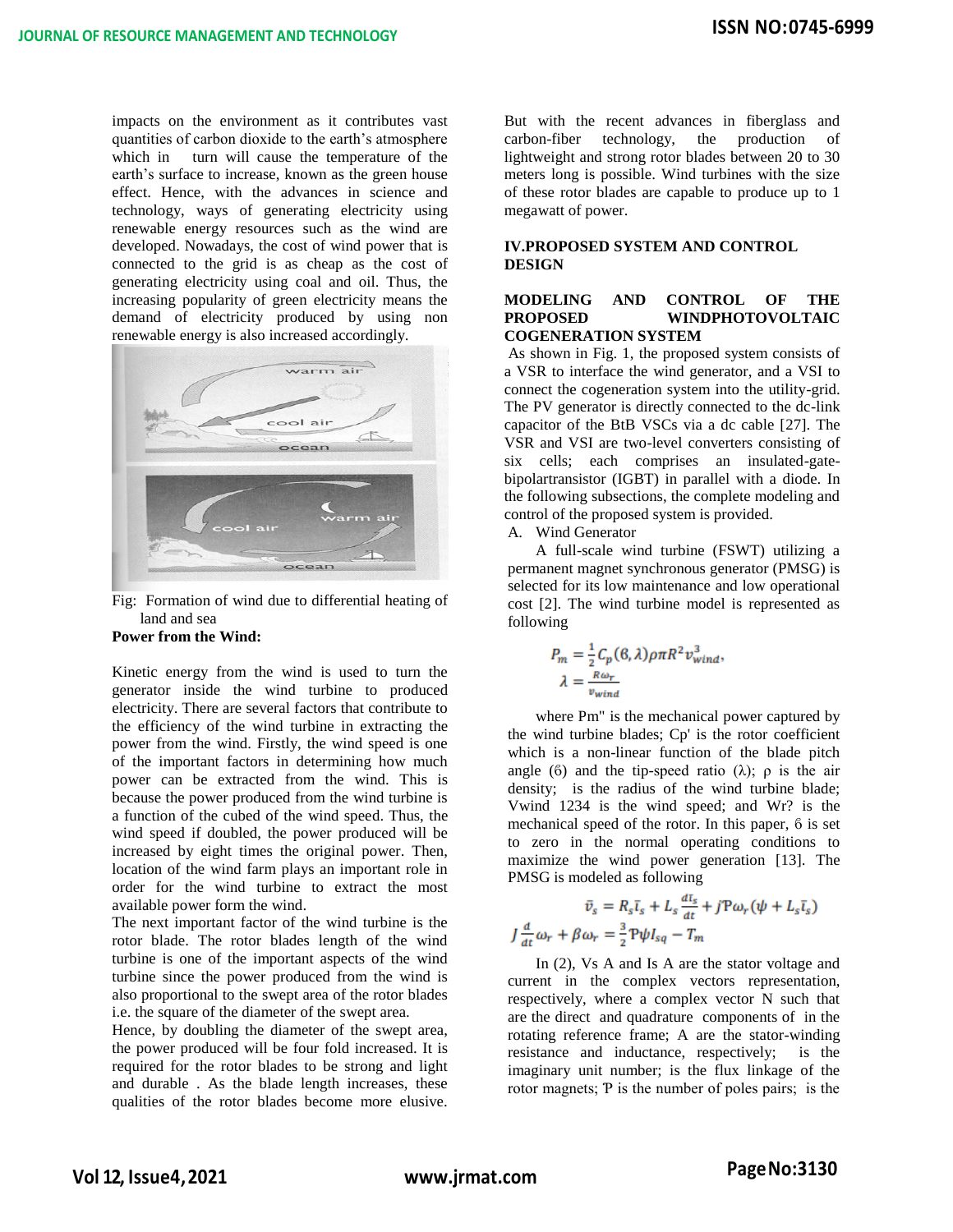mechanical torque; whereas are the motor inertia, and viscous friction, respectively

B. **Machine-Side Voltage Source Rectifier (VSR)** Fig. 2 shows the relationship between the mechanical rotor speed and the generated windturbine power at different wind speeds. At any wind speed, there is an optimal value of the mechanical rotor speed that corresponds to the generation of the maximum wind power. The extraction of the maximum wind power is achieved by the VSR in Fig. 1. The MPPT algorithm for the wind generator (MPPT1) uses the wind speed to generate the optimal value of the rotor speedfollowing the mechanical characteristics in Fig. 2 [17], [19]. As shown in (4), a PI speed controller is implemented to regulate the rotor speed to the optimal value and dictates the -component of stator current reference, whereas the -component of stator current reference is set to zero to operate at the maximum produced torque.



#### **VI.SIMULATION RESULTS**

A time-domain simulation model for the hybrid system in Fig. 1 is developed under the Matlab/Simulink® environment to evaluate the validity and the performance of the system. The wind and PV generators are rated at 2.0 and 0.9 MVA, respectively. The complete model entities are built using the SimPowerSystem® toolbox. The VSCs are simulated using average-model-based blocks. The simulation type is discrete with a sample time of 50 µs. In the following subsections, the proposed wind-PV cogenerator is subjected to theoretical challenging operating conditions which might not occur in the realty, e.g., large step variations in the wind speed and the solar irradiance levels, and threephase-to-ground (3PG) faults conditions. These worst-case scenarios are applied to challenge the system stability and show the effectiveness of the designed controllers.



Fig . Performance of the wind-PV cogeneration scenario



Fig . System performance at the wind-only generation scenario.



Fig .8. System performance at the PV-only generation scenario

#### **VII.CONCLUSION**

This THESIS has presented the wind-PV cogeneration systems using vector-controlled gridconnected BtB VSCs. The VSR at the wind generator-side is responsible for extracting the maximum wind power following the wind speed variations. On the utility-grid side, the roles of the VSI are to extract the maximum PV power from the PV generator, achieve the balance between the inputoutput powers across the dc-link capacitor, and to maintain a unity PCC voltage under different modes